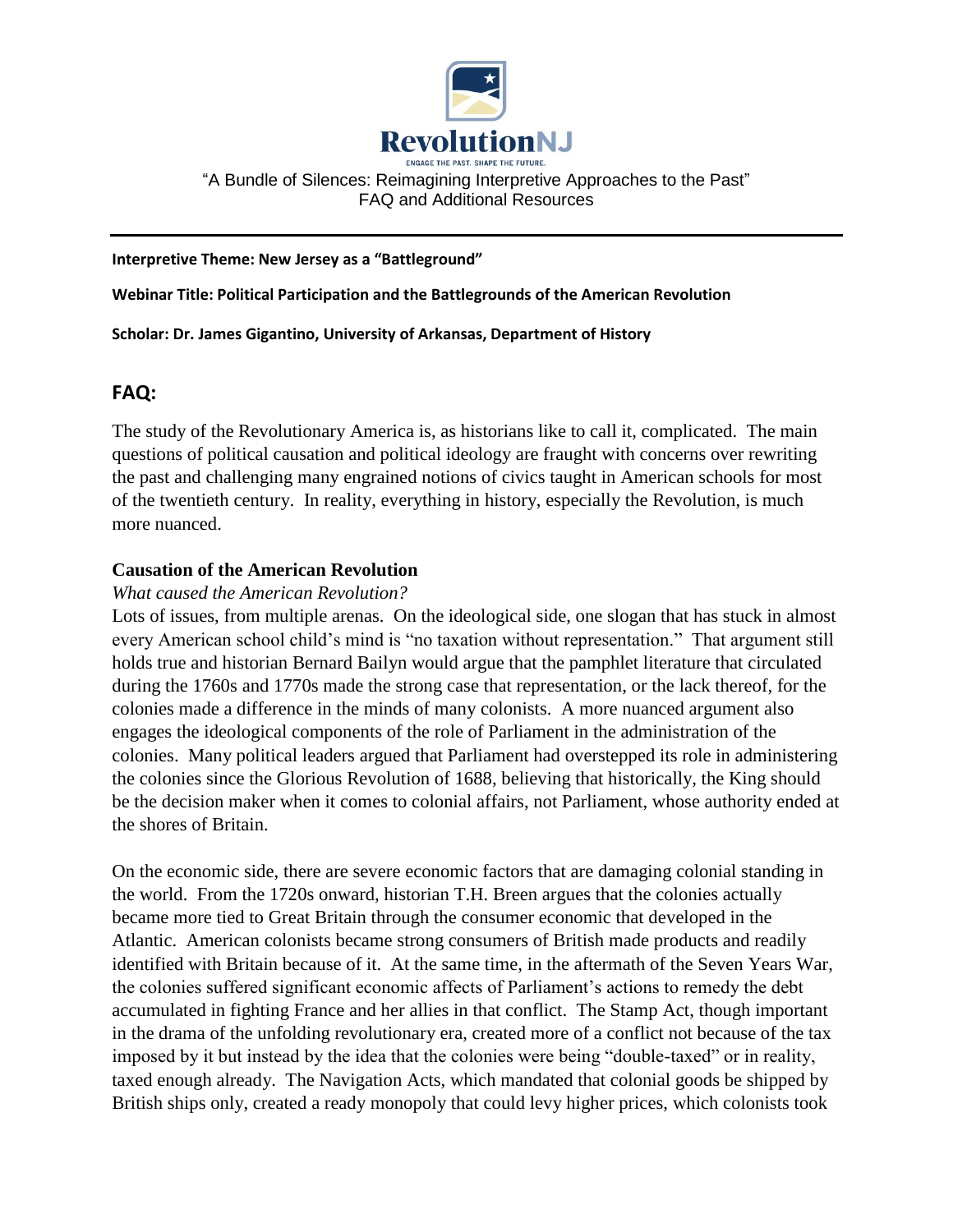as a "tax" on them. The Stamp Act, as a second tax—and a direct one versus the indirect nature of the Navigation Acts, was a bridge too far for many who had thought themselves dutiful consumers and loyal members of the British Empire.

Combined with the Currency Act of 1764, which outlawed paper currency produced by the colonies, debt levels caused by the Seven Years War mounted. The debt accumulated by British supplies of goods to the colonies led those suppliers to increasingly be concerned that the debt they had extended to American consumers would not be repaid. The lack of a viable currency in the colonies exacerbated that issue, leading many to embrace the boycott movements of the late 1760s and early 1770s as an outlet for their frustration of their mounting debt load, not necessarily that they believed whole-heatedly in the "no taxation without representation" mantra. Most colonists, especially in New Jersey, remained tepid about war and separation from Great Britain through 1775 and even into early 1776. The colonists had strong consumer relationships within the British Empire, enjoyed protection of the British Navy, and had prospered under the colonial system in place before the Seven Years War. Most colonists hoped for a return to that system. The outbreak of actual hostilities at Lexington and Concord in April 1775 made clear that those efforts might not be feasible. As 1775 dragged on and more conflict erupted, fewer and fewer colonists believed reconciliation possible. By April and May 1776, debate in the Continental Congress had shifted to thinking about the viability of independence—and if the colonists could actually win a war without a strong European ally—rather than if the colonists should separate from Britain. In New Jersey, the shift occurred in May 1776 as a new Provincial Congress elected by the people in the colony began to actively support independence.

*Does that mean people who fought in the Revolution did not actually believe ideologically in it?* No. Throughout history, people decide to fight for multiple reasons. This argument holds true to those in the American Revolution as it did in World War II, Vietnam, or Iraq. Historian Gary Nash argues for the "multiplicities of revolution," which essentially means that various groups and individuals waged their own revolutions in the midst of the larger American Revolution. For poor whites, that might have meant that the military represented an opportunity for social or economic advancement through the bounty system (essentially what we would call a signing bonus today). Others saw it as an adventure. Still others saw the Revolution as an opportunity for their own freedom, such as slaves or Native Americans. Some agreed wholeheartedly with the ideological arguments that men like Thomas Paine published. It is important to see that one does not have to have a single reason for participating in the Revolution—again, individual motivations are complicated and can be overlapping.

*So does this mean that the American Revolution was not about ideas? It was all about money?* Absolutely not. Ideas are important, they drove the foundational documents of this period and they allowed Americans to engage in a whole host of debates over the question of freedom in this period. The important thing to note, however, is that not all people interpreted this idea of freedom the same way. Freedom is different based on time, place, and perspective. What the revolutionary ideology meant to an elite white male was very different than a poor laborer, an enslaved African American, or Native Americans. For some, money was a factor in pushing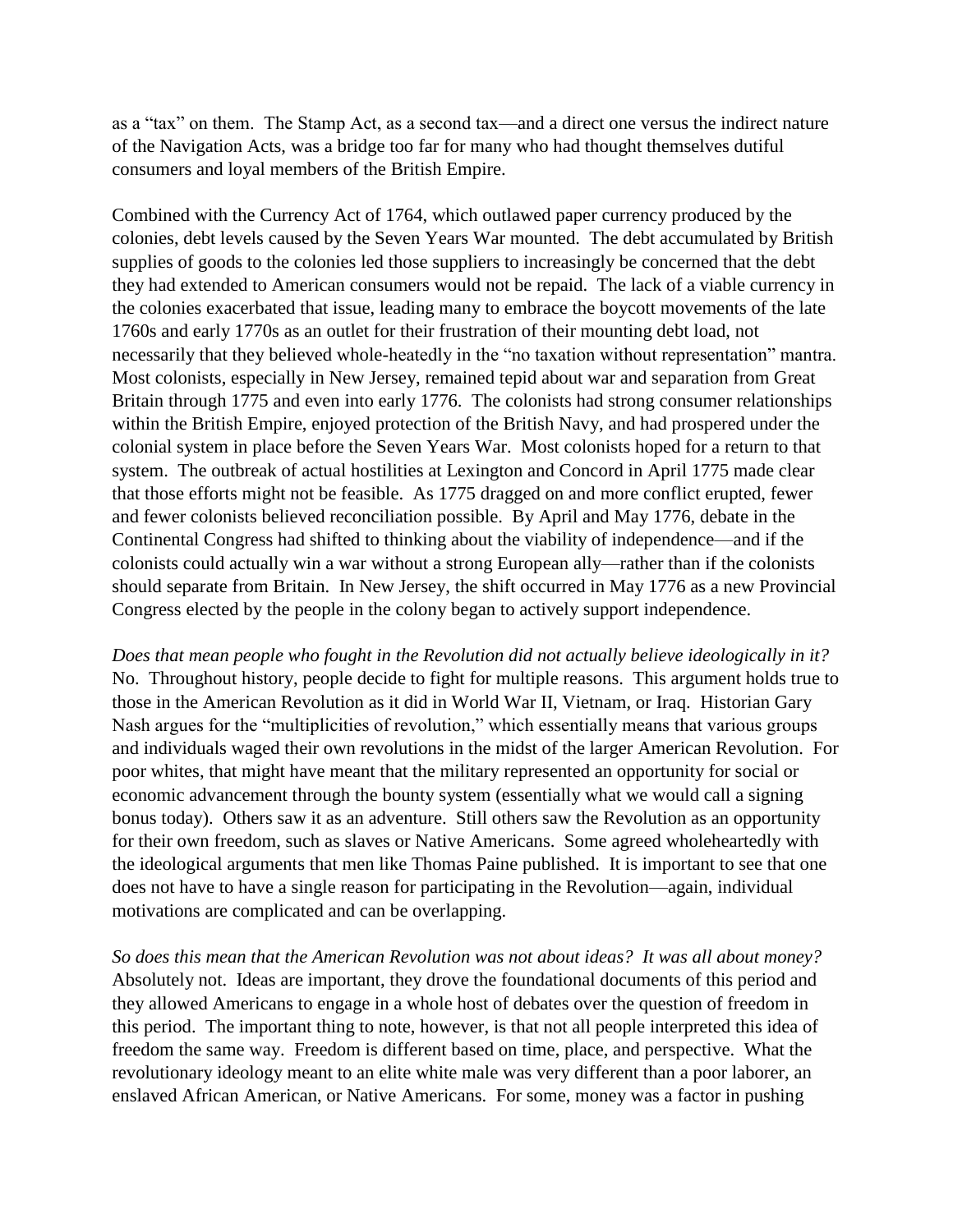them to adopt the revolutionary ideology of the Revolution. For others, money was a factor that caused them to join the Continental Army, just as money is a factor today. If ideology was the only motivating factor in encouraging those to serve in the military, few Army recruiters of that time or even today would hype the "enlistment bonus" offered to those who joined. It is not an "either-or" situation. Instead, it can, and frequently was, both motivated Americans then and now.

### **Loyalism**

## *What is a loyalist?*

A lot of different people could be classified as loyalists. In the 1970s, if you were taking a course on American history, a loyalist probably would have been identified as an elite white male who had strong affinity/ties to Great Britain. These could be through business relationships or through ties to the Crown in some way. Our historical understandings of loyalism has changed over the last fifty years. Now, loyalists can be almost anyone who saw an advantage in supporting the Crown versus the colonies. For example, the largest group of loyalists were Native American and enslaved Africans who saw the Crown as their best chance to secure freedom for themselves or for their people.

Likewise, loyalists could be commoners instead of elite, who saw economic or political advantages of aligning themselves with the Crown. In New Jersey, this happened frequently as British forces occupying New York provided a ready supply of gold and silver in exchange for New Jersey foodstuffs, while the Continental Army provided essentially worthless paper currency that had been so devalued it was not worth the paper it was printed on.

#### *What makes someone a loyalist? Is it an action? A thought? An oath?*

Again, our historian understanding of loyalism has evolved over the last fifty years on this question too. In the 1970s, loyalism would have been tied to a belief, that the Crown was the proper ruler of the colonies. While belief is important, American actors like George Washington and New Jersey Governor William Livingston were far more interested in actions than beliefs. In their discussions about loyalists, essentially anyone who did anything to support the British military qualified as a loyalist. That would include trading supplies (even for renumeration) or, of course, serving in the British military. On the British side, however, loyalism was far more studied after the Revolution. The Loyalism Claims Commission, set up to assess damages due to colonists because of their loyalism, took a hardline on what a loyalist was, especially through studying actions. Joining the military and/or continued service towards the British Army or Crown as imperative in proving loyalty, far more than ideological concerns.

#### *Did people change sides in the American Revolution? What were the consequences?*

Yes! We see situational loyalty happen quite often, especially in border areas like New Jersey, where different armies are moving back and forth frequently. Many changes allegiances based on the situation on the ground in what benefited them the most at that particular moment in time. In some cases, those that changed sides faced persecution. For example, there are examples of those New Jerseyans who fought for the British but then changed sides and joined the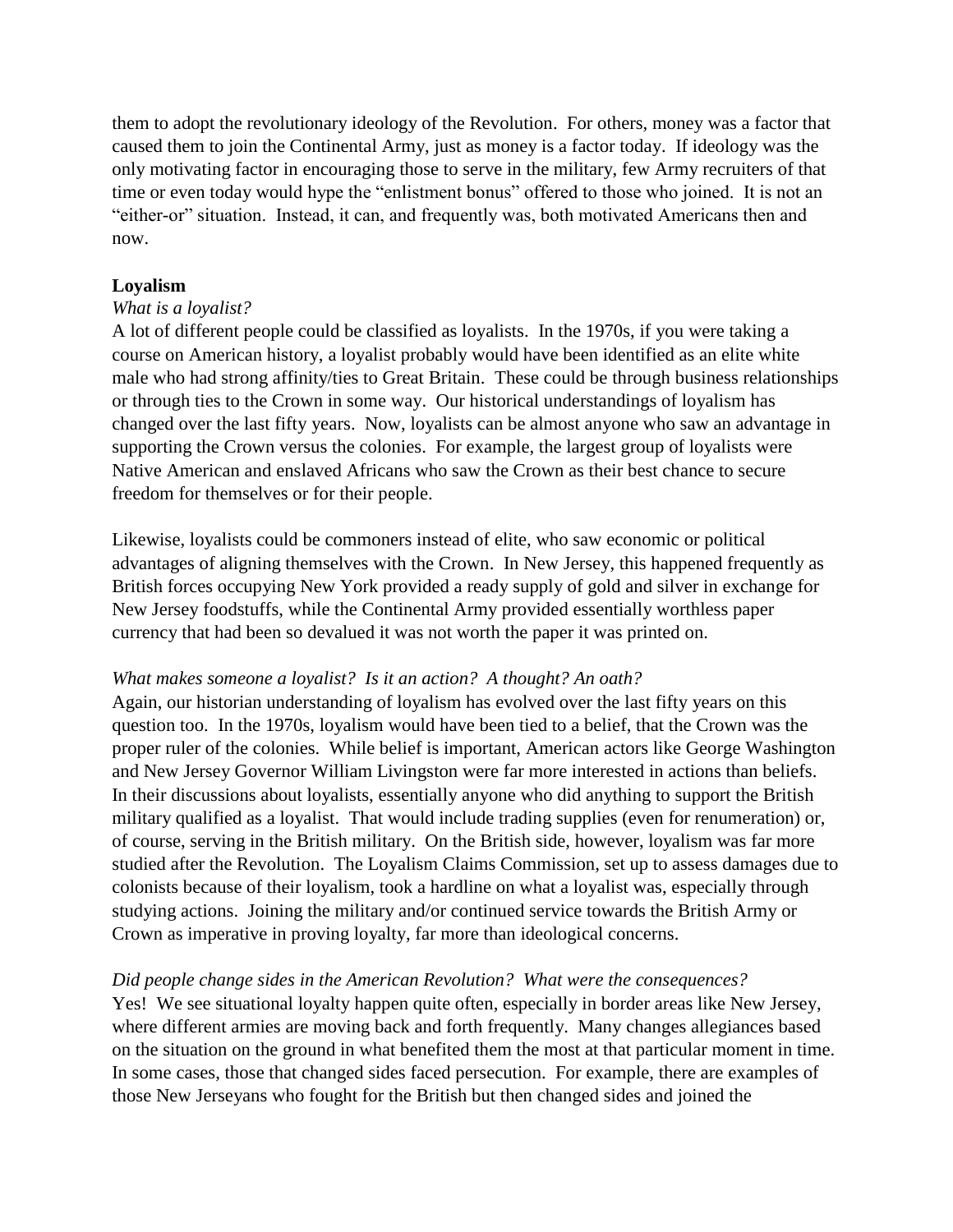Americans, but still faced judicial punishment for their previous loyalist acts. However, not long after the Revolution, loyalists gained pardons and reintegrated into American society in order to help build the new nation.

### *Are you saying that people living in New Jersey were traitors?*

The word *traitor* is interesting, because it depends on whose perspective you are thinking about. From the Patriot perspective, yes, those who supported loyalists would have been classified as traitors. The same goes from the British perspective, the Patriots were the traitors. What is interesting about the dynamics in the Revolution, especially in a locale with fluid geographical boundaries like New Jersey, is that people floated between Patriot and loyalist identities at multiple points in time. And even more interestingly, many colonists saw no danger in crossing that boundary line. Many did it just for survival.

# **Additional Resources:**

The literature on early American history and the American Revolution is vast. Below are key works those interested in looking further at the role of politics and government in the American Revolution can pursue.

## **Causation of the American Revolution**

Several works discuss the various ideological and economic interpretations of the American Revolution, specifically focusing on the role that government, politics, and people played in that process. Recommended works include:

Bernard Bailyn, *The Ideological Origins of the American Revolution* (Cambridge: Harvard University Press, 1967)

TH Breen, *Marketplace of Revolution: How Consumer Politics Shaped American Independence*  (New York: Oxford University Press, 2005)

T. H. Breen, *American Insurgents, American Patriots: The Revolution of the People* (New York: Hill and Wang, 2010)

Larry R. Gerlach, *Prologue to Independence: New Jersey in the Coming of the American Revolution* (New Brunswick, NJ: Rutgers University Press, 1976)

Brendan McConville, *These Daring Disturbers of the Public Peace: The Struggle for Property and Power in Early New Jersey* (Philadelphia: University of Pennsylvania Press, 1999)

Gary Nash, *The Unknown American Revolution: The Unruly Birth of Democracy and the Struggle to Create America* (New York: Viking, 2005)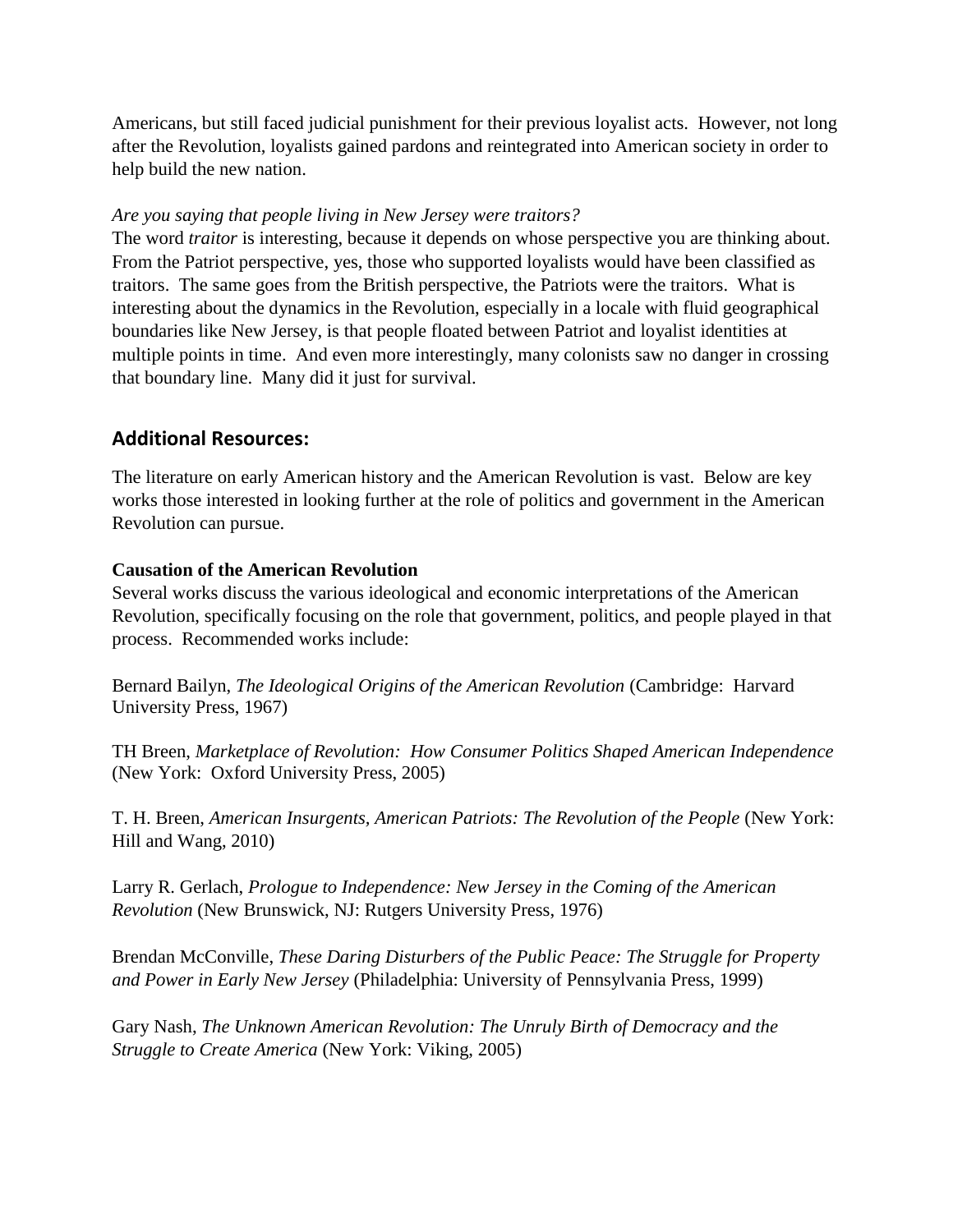Eric Nelson, *Royalist Revolution: Monarchy and the American Founding* (Cambridge: Harvard University Press, 2014)

Gordon Wood, *Radicalism of the American Revolution* (New York: Knopf, 1992)

Al Young and Greg Nobles, *Whose American Revolution Was It?: Historians Interpret the Founding* (New York: NYU Press, 2011)

# **Overview of Military and Political Affairs**

The military and political history of the American Revolution include discussions of how the militia interacted with the standing army, issues related to the operation of the American national government during the war, and the diplomatic history of the Revolution. Below are works that examine these issues broadly but also in New Jersey specifically.

Michael Adelberg, The American Revolution in Monmouth County: The Theatre of Spoil and Destruction (New York: History Press, 2010)

Ruth Bogin, *Abraham Clark and the Quest for Equality in the Revolutionary Era, 1774–1794*  (Rutherford, NJ: Fairleigh Dickinson University Press, 1982)

John Ferling, *Almost a Miracle: The American Victory in the War of Independence* (New York: Oxford University Press, 2007)

David Hackett Fischer, *Washington's Crossing* (New York: Oxford University Press, 2004)

James J. Gigantino II, ed, *The American Revolution in New Jersey: Where the Battlefront Meets the Home Front* (New Brunswick, NJ: Rutgers University Press, 2014)

James J. Gigantino II, *William Livingston's American Revolution* (Philadelphia: University of Pennsylvania Press, 2018)

Mark Kwasny, *Washington's Partisan War, 1775–1783* (Kent, OH: Kent State University Press, 1996)

Robert Middlekauff, *The Glorious Cause: The American Revolution, 1763–1789* (New York: Oxford University Press, 2005)

Barbara Mitnick, ed, *New Jersey in the American Revolution* (New Brunswick, NJ: Rutgers University Press, 2005)

John Shy, *A People Numerous and Armed*: *Reflections on the Military Struggle for American Independence* (Ann Arbor: University of Michigan Press, 1990)